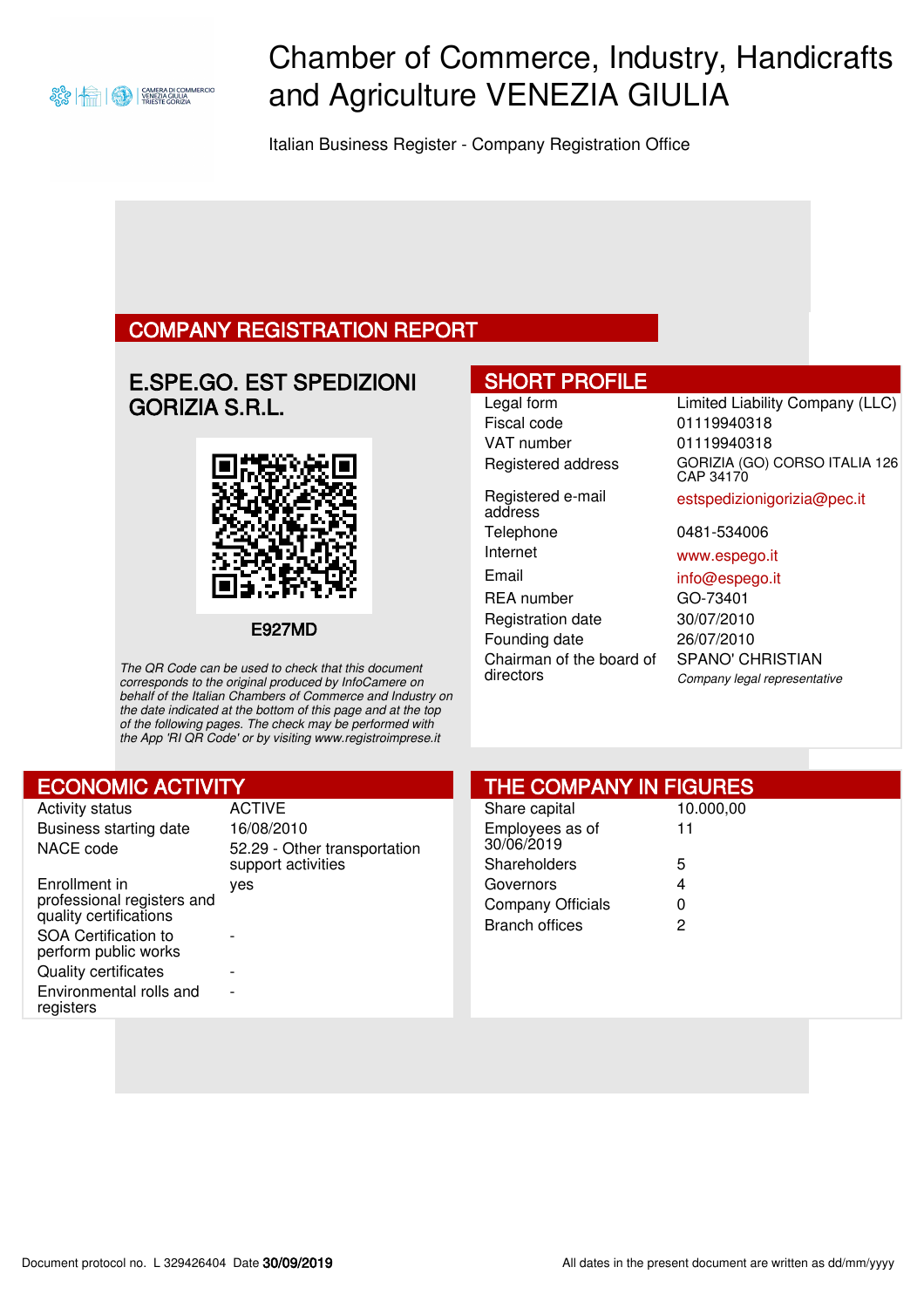#### E.SPE.GO. EST SPEDIZIONI GORIZIA S.R.L.

Fiscal code 01119940318

### **Contents**

| 4 Economic activity, enrollment in professional registers and    |  |
|------------------------------------------------------------------|--|
|                                                                  |  |
| 6 Shareholders and holders of other forms of rights to shares  3 |  |
|                                                                  |  |
|                                                                  |  |
|                                                                  |  |

### <span id="page-1-0"></span>1 Company identification

| Company name                                                               | E.SPE.GO. EST SPEDIZIONI GORIZIA S.R.L.                                             |
|----------------------------------------------------------------------------|-------------------------------------------------------------------------------------|
| Legal form                                                                 | Limited Liability Company (LLC)                                                     |
| Fiscal code and registration<br>number                                     | 01119940318                                                                         |
| <b>Business Register of</b>                                                | <b>VENEZIA GIULIA</b>                                                               |
| <b>Registration date</b>                                                   | 30/07/2010                                                                          |
| <b>REA number (Economic and</b><br><b>Administrative Repertory number)</b> | GO-73401                                                                            |
| <b>VAT number</b>                                                          | 01119940318                                                                         |
| <b>Registered address</b>                                                  | <b>CORSO ITALIA 126</b>                                                             |
|                                                                            | GORIZIA (GO) CAP 34170                                                              |
| Registered e-mail address                                                  | estspedizionigorizia@pec.it                                                         |
| Email                                                                      | info@espego.it                                                                      |
| Internet address                                                           | www.espego.it                                                                       |
| Founding date                                                              | 26/07/2010                                                                          |
| Company duration                                                           | Termination date: 31/12/2050                                                        |
| Last day of each fiscal year                                               | Last day of first fiscal year: 31/12/2010                                           |
|                                                                            | Number of days of extension of the date of approval of the financial statements: 60 |

### <span id="page-1-1"></span>2 Governance structure

| Adopted form of governance | Multiperson collegial governance        |  |  |  |
|----------------------------|-----------------------------------------|--|--|--|
| Governance bodies          | <b>Board of directors</b>               |  |  |  |
|                            | Number of acting governing directors: 4 |  |  |  |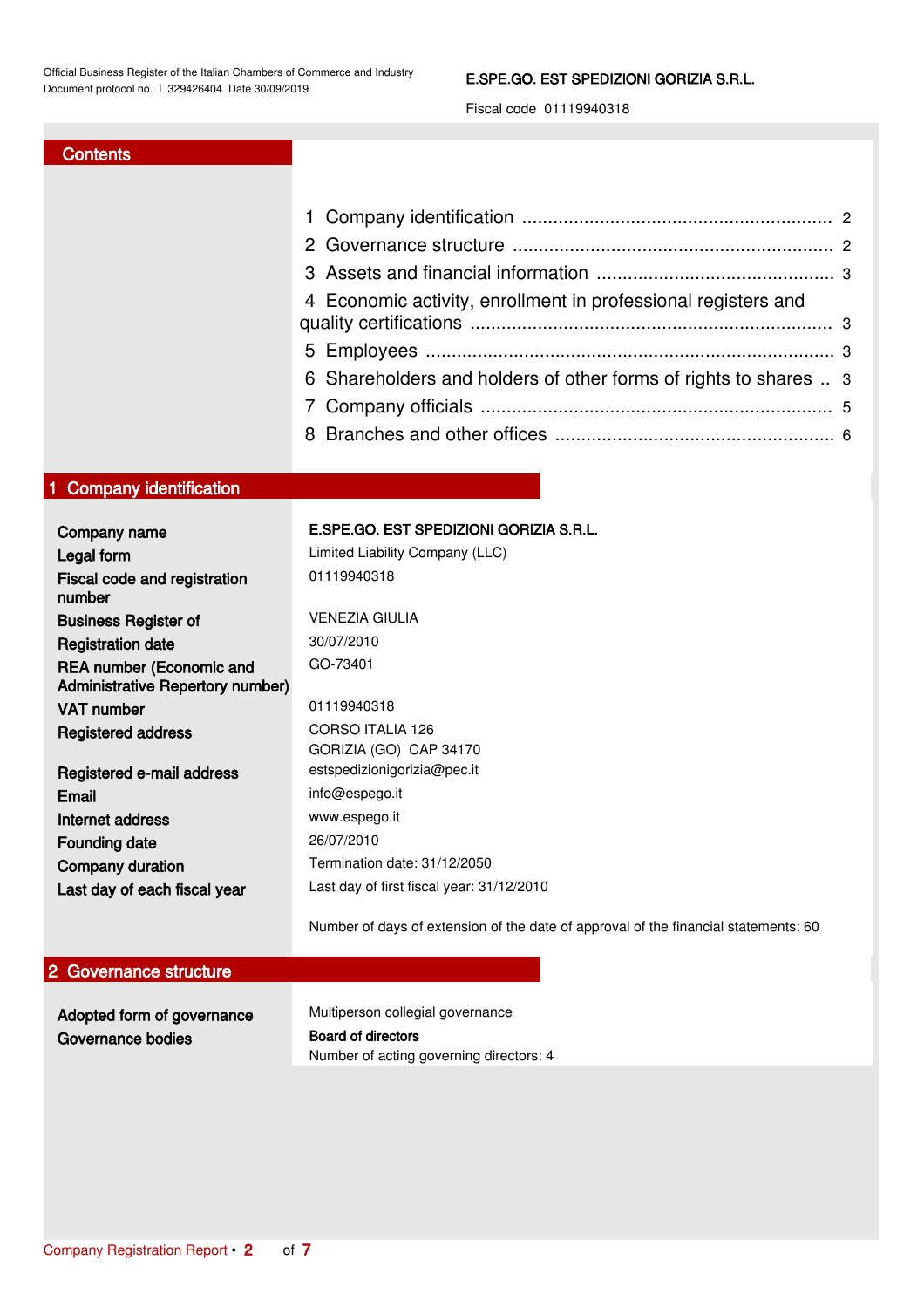### E.SPE.GO. EST SPEDIZIONI GORIZIA S.R.L.

<span id="page-2-3"></span><span id="page-2-2"></span><span id="page-2-1"></span><span id="page-2-0"></span>

| 3 Assets and financial information                                           |                                                                                                |                    |             |  |                  |
|------------------------------------------------------------------------------|------------------------------------------------------------------------------------------------|--------------------|-------------|--|------------------|
| Share capital                                                                | Currency: Euro<br>Authorised: 10.000,00<br>Subscribed: 10.000,00<br>Paid-up: 10.000,00         |                    |             |  |                  |
| 4 Economic activity, enrollment in professional registers and                |                                                                                                |                    |             |  |                  |
| quality certifications                                                       |                                                                                                |                    |             |  |                  |
|                                                                              | Business starting date: 16/08/2010                                                             |                    |             |  |                  |
| NACE economic activity code                                                  | Main economic activity of the company<br>Code: 52.29 - Other transportation support activities |                    |             |  |                  |
| Shippers and forwarders                                                      | Province: TS<br>Section: Shippers and forwarders                                               |                    |             |  |                  |
| 5 Employees                                                                  |                                                                                                |                    |             |  |                  |
|                                                                              | Date: 30/06/2019                                                                               |                    |             |  |                  |
|                                                                              |                                                                                                | <b>1st Quarter</b> | 2nd Quarter |  | Average<br>value |
|                                                                              | Employees                                                                                      | 12                 | 10          |  | 11               |
|                                                                              | Free-lance                                                                                     | 0                  | 0           |  | 0                |
|                                                                              | Total                                                                                          | 12                 | 10          |  | 11               |
| 6 Shareholders and holders of other forms of rights to shares                |                                                                                                |                    |             |  |                  |
| Shareholders and holders of other forms of rights to shares as of 29/01/2019 |                                                                                                |                    |             |  |                  |
|                                                                              |                                                                                                |                    |             |  |                  |
|                                                                              |                                                                                                |                    |             |  |                  |
|                                                                              |                                                                                                |                    |             |  |                  |
|                                                                              |                                                                                                |                    |             |  |                  |
|                                                                              |                                                                                                |                    |             |  |                  |
|                                                                              |                                                                                                |                    |             |  |                  |
|                                                                              |                                                                                                |                    |             |  |                  |
|                                                                              |                                                                                                |                    |             |  |                  |
|                                                                              |                                                                                                |                    |             |  |                  |
|                                                                              |                                                                                                |                    |             |  |                  |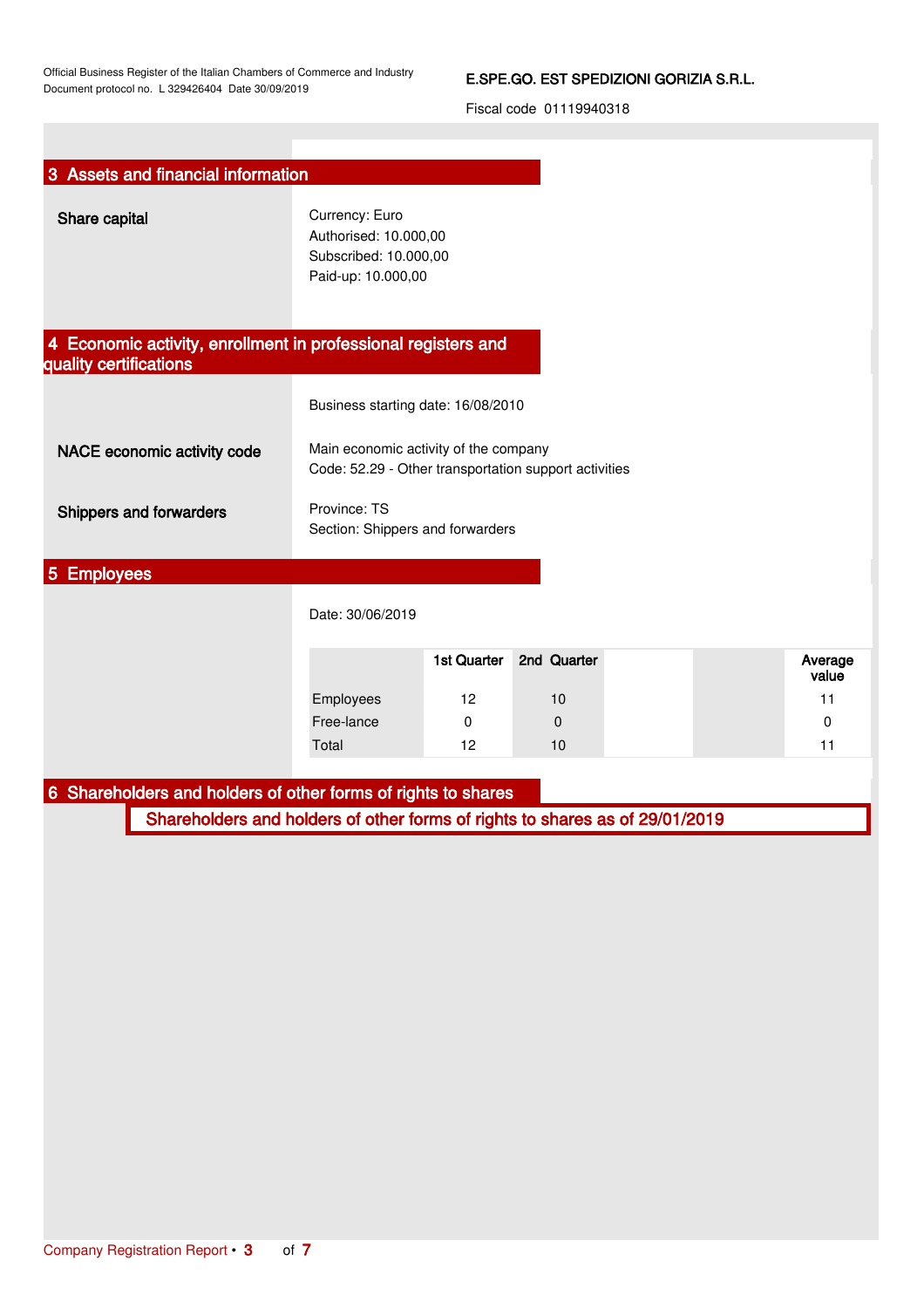#### E.SPE.GO. EST SPEDIZIONI GORIZIA S.R.L.

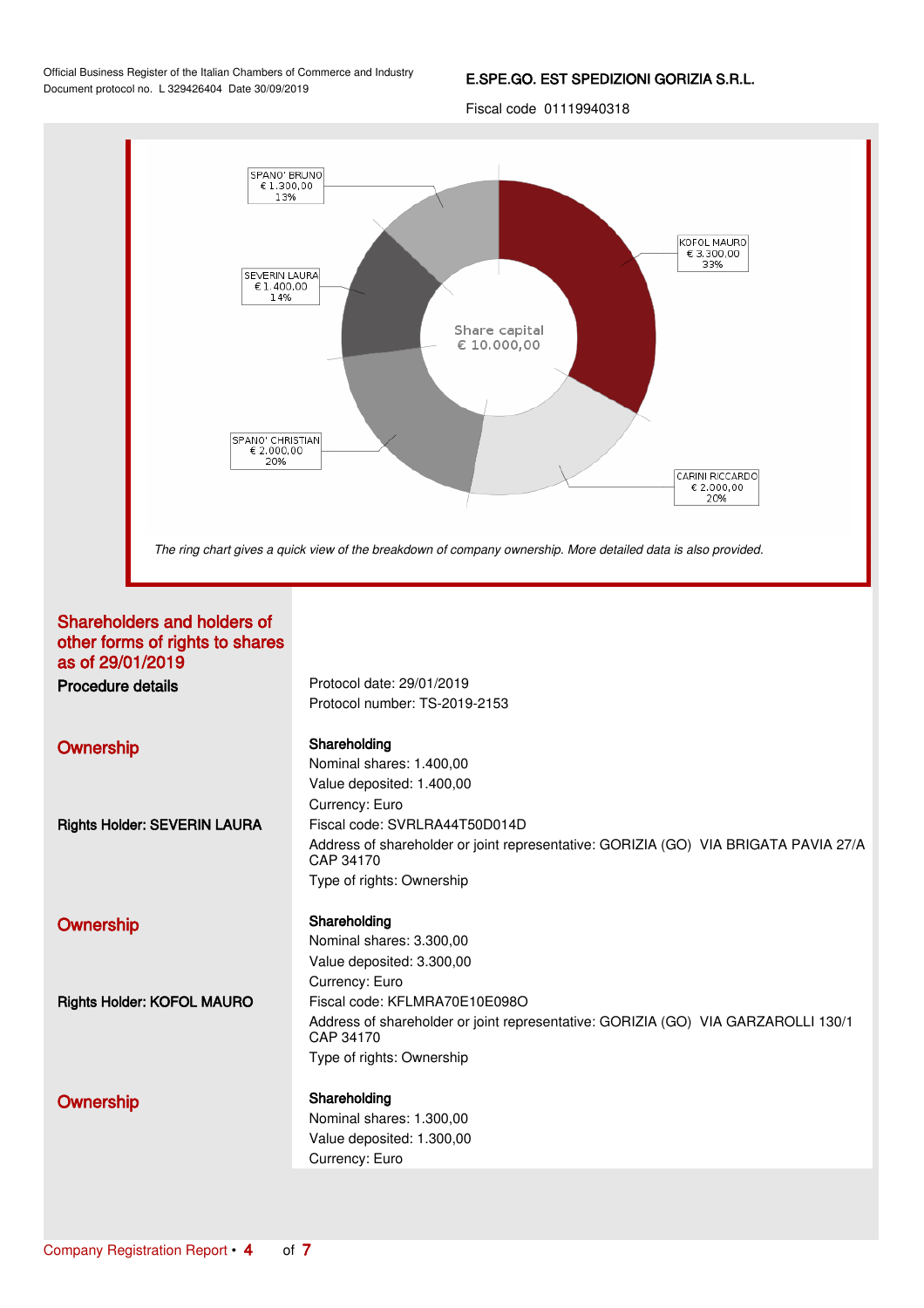### E.SPE.GO. EST SPEDIZIONI GORIZIA S.R.L.

<span id="page-4-0"></span>

| Rights Holder: SPANO' BRUNO            | Fiscal code: SPNBRN43E22E098A                                                                |
|----------------------------------------|----------------------------------------------------------------------------------------------|
|                                        | Address of shareholder or joint representative: GORIZIA (GO) VIALE XXIV MAGGIO 7             |
|                                        | CAP 34170                                                                                    |
|                                        | Type of rights: Ownership                                                                    |
|                                        |                                                                                              |
| Ownership                              | Shareholding                                                                                 |
|                                        | Nominal shares: 2.000,00                                                                     |
|                                        | Value deposited: 2.000,00                                                                    |
|                                        | Currency: Euro                                                                               |
| <b>Rights Holder: SPANO' CHRISTIAN</b> | Fiscal code: SPNCRS70R09E098Y                                                                |
|                                        | Address of shareholder or joint representative: GORIZIA (GO) VIA DEL MONTE SANTO             |
|                                        | 152/A CAP 34170                                                                              |
|                                        | Type of rights: Ownership                                                                    |
|                                        |                                                                                              |
| Ownership                              | Shareholding                                                                                 |
|                                        | Nominal shares: 2.000,00                                                                     |
|                                        | Value deposited: 2.000,00                                                                    |
|                                        | Currency: Euro                                                                               |
| <b>Rights Holder: CARINI RICCARDO</b>  | Fiscal code: CRNRCR03B21F356P                                                                |
|                                        | Address of shareholder or joint representative: SAN PIER D'ISONZO (GO) VIA 2 GIUGNO          |
|                                        | 11 CAP 34070                                                                                 |
|                                        | Type of rights: Ownership                                                                    |
|                                        |                                                                                              |
| 7 Company officials                    |                                                                                              |
|                                        |                                                                                              |
| <b>Governing directors</b>             |                                                                                              |
|                                        |                                                                                              |
| Surname: SPANO'                        | Gender: M                                                                                    |
| First name: CHRISTIAN                  | Fiscal code: SPNCRS70R09E098Y                                                                |
|                                        |                                                                                              |
|                                        | Company legal representative                                                                 |
|                                        | Date of birth: 09/10/1970                                                                    |
|                                        | Place of birth: GORIZIA (GO)                                                                 |
|                                        |                                                                                              |
| Official positions                     | <b>Official position: Supervisor</b>                                                         |
|                                        | Registration date: 27/08/2010                                                                |
|                                        | Term of office: No fixed expiration date                                                     |
|                                        |                                                                                              |
|                                        | Official position: Representative with specific powers                                       |
|                                        | Registration date: 22/04/2011                                                                |
|                                        |                                                                                              |
|                                        | <b>Official position: Director</b>                                                           |
|                                        | Registration date: 16/06/2015                                                                |
|                                        | Term of office: Until the approval of the balance sheet of the fiscal year ending 31/12/2020 |
|                                        |                                                                                              |
|                                        | Official position: Managing director (CEO)                                                   |
|                                        | Registration date: 16/06/2015                                                                |
|                                        | Term of office: Until revoked                                                                |
|                                        |                                                                                              |
|                                        | Official position: Chairman of the board of directors                                        |
|                                        | Registration date: 11/05/2018                                                                |
|                                        | Term of office: Until the approval of the balance sheet of the fiscal year ending 31/12/2020 |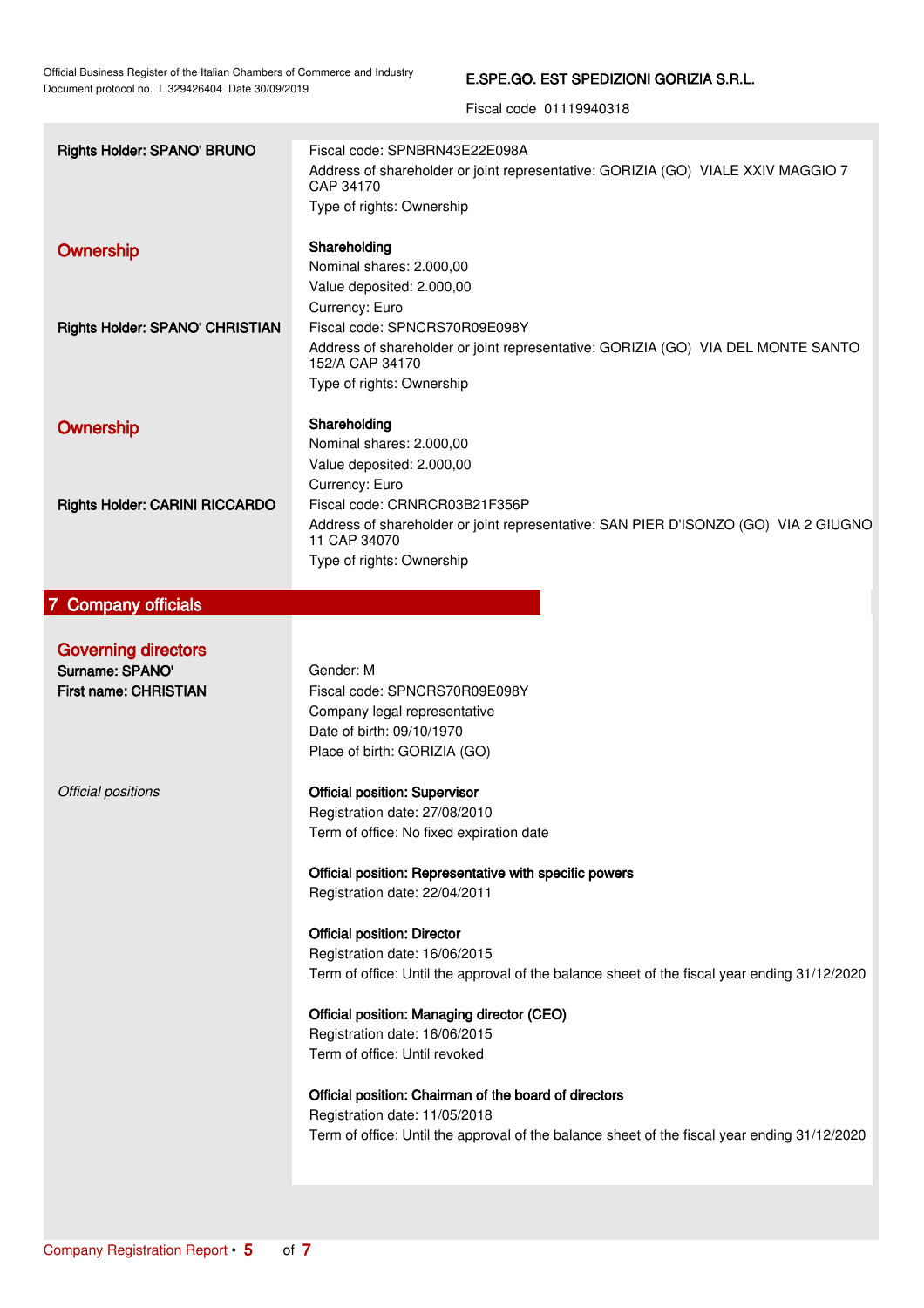### E.SPE.GO. EST SPEDIZIONI GORIZIA S.R.L.

<span id="page-5-0"></span>

| <b>Surname: SEVERIN</b><br><b>First name: LAURA</b>                            | Gender: F<br>Fiscal code: SVRLRA44T50D014D<br>Date of birth: 10/12/1944<br>Place of birth: CORMONS (GO)                                                                                                                                                                                                                                            |
|--------------------------------------------------------------------------------|----------------------------------------------------------------------------------------------------------------------------------------------------------------------------------------------------------------------------------------------------------------------------------------------------------------------------------------------------|
| Official positions                                                             | <b>Official position: Director</b><br>Registration date: 16/06/2015<br>Term of office: Until the approval of the balance sheet of the fiscal year ending 31/12/2020<br>Official position: Managing director (CEO)<br>Registration date: 16/06/2015<br>Term of office: Until the approval of the balance sheet of the fiscal year ending 31/12/2020 |
| <b>Surname: KOFOL</b><br>First name: MAURO                                     | Gender: M<br>Fiscal code: KFLMRA70E10E098O<br>Date of birth: 10/05/1970<br>Place of birth: GORIZIA (GO)                                                                                                                                                                                                                                            |
| Official positions                                                             | <b>Official position: Director</b><br>Registration date: 16/06/2015<br>Term of office: Until the approval of the balance sheet of the fiscal year ending 31/12/2020                                                                                                                                                                                |
| Surname: SPANO'<br>First name: BRUNO                                           | Gender: M<br>Fiscal code: SPNBRN43E22E098A<br>Date of birth: 22/05/1943<br>Place of birth: GORIZIA (GO)                                                                                                                                                                                                                                            |
| Official positions                                                             | Official position: Representative with specific powers<br>Registration date: 31/12/2012<br>Term of office: Until revoked<br><b>Official position: Director</b><br>Registration date: 16/06/2015<br>Term of office: Until the approval of the balance sheet of the fiscal year ending 31/12/2020                                                    |
| 8 Branches and other offices                                                   |                                                                                                                                                                                                                                                                                                                                                    |
| <b>Branch office nr. GO-1</b><br><b>Address</b><br>NACE economic activity code | Type of branch: Sales Office<br>Opening date: 16/08/2010<br>STAZ. CONFINARIA SANT'ANDREA SNC<br>GORIZIA (GO) CAP 34170<br>Primary activity<br>Code: 52.29 - other transportation support activities                                                                                                                                                |
| <b>Branch office nr. GO-2</b><br><b>Address</b>                                | Type of branch: Office<br>Opening date: 01/01/2013<br>PRESSO AUTOPORTO DI GORIZIA SNC<br>GORIZIA (GO) CAP 34170                                                                                                                                                                                                                                    |